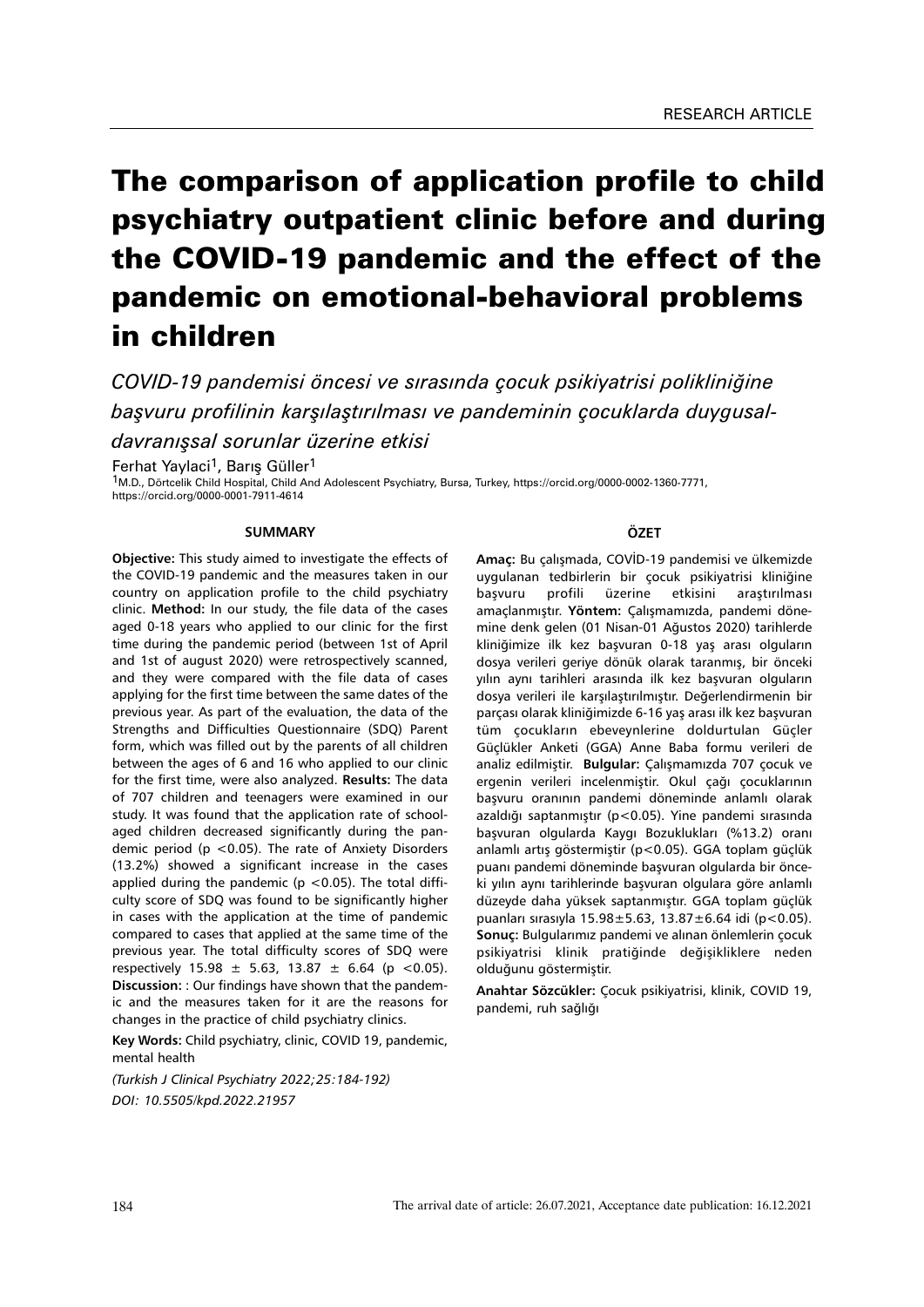## **INTRODUCTION**

Coronavirus Disease 2019 (COVID-19) is a newly discovered ribonucleic acid coronavirus isolated from patients with unexplained pneumonia in Wuhan, China, in December 2019(1). The COVID-19, spreading rapidly to other parts of the world, has been declared a pandemic by the World Health Organization (WHO) on 11th ofMarch, 2020(2). Therefore, many countries have implemented various measures like quarantine practices, banning collective events, staying at home, working as much as possible from home to slow down the spread of the virus(3). The measures restricting human movement have been taken to fight the COVID-19 after the first case in Turkey on the 11th of March, 2020. Some of these measures are suspension on face-to-face education and imposing lockdown to under the age of 20(4). Because of these decisions, children stay at home for a long time, their physical activities have been reduced, and social communication with their classmates and teachers has been restricted. It has been stated that the COVID-19 pandemic causes an increase in the frequency of symptoms such as anxiety, depression, post-traumatic stress disorder, insomnia, anger, and disappointment in the literature $(5,6)$ . For instance, the prevalence of depression and anxiety during the pandemic period was found to be 43.7% and 37.4% in a study of 8079 teenagers between the ages of 12 and 18(7). However, it is clear that more studies are needed for children's emotional and behavioral responses to rarely seen events like pandemics.

This study aims to investigate patients who applied to our clinic for the first time between 1st of April and 1st of August 2020 in terms of age, gender, diagnosis, comorbidity, and used medicine by comparing them with the same dates of 2019 and to analyze the effect of the COVID-19 pandemic on the application profile to a child psychiatry clinic.

## **METHOD**

## **Participants and Procedure**

The files of 707 cases aged between 0 and 18 who applied to our clinic for the first time between 1st of April and 1st of August, 2019 and the data from the year 2020 were scanned retrospectively in terms of age, gender, diagnosis, comorbidity, and the medicine used. Cases with missing file information and/or not completing the evaluation process were excluded from the study.

DSM-5 diagnostic system was used to evaluate the cases who applied to our clinic for the first time. Diagnosis was supported by psychometric tools required contrary to the psychiatric examination in the evaluation made. The Strengths and Difficulties Questionnaire (SDQ) Parent form was routinely filled by parents of all children aged between 6 and 16 who applied to our clinic for the first time as a part of the evaluation. On the other hand, in the cases under the age of 6, a standard questionnaire was not used in the evaluation due to the differences in approaches of the child and adolescent psychiatrists working in our clinic. The ages, genders, psychiatric diagnoses, comorbidities, and medicine of each case were recorded.

In our study, the term "before the pandemic" was used for the dates between 1st of April and 1st of August 2019 and "the pandemic period" for the dates between 1st of April and 1st of August 2020.

## **Data Collection Tools**

*Strengths and Difficulties Questionnaire (SDQ):*It is a questionnaire developed to screen mental problems in children and young agers. This questionnaire also has a parent form and a teacher form for ages between 4 and 16, and a teenager form for ages between 11 and 16 that they fill out by themselves. This questionnaire also has both handsigned and computer-filled versions. SDQ includes 25 questions examining the behavioral characteristics, which are positive and negative. These questions are grouped under five subtitles. These titles are conduct problems, inattention and hyperactivity, emotional problems, peer problems, and prosocial behavior. The sum of the first four titles gives the "total difficulty score" when each title is evaluated within itself. High scores in prosocial behavior reflect the strong ways of the individual in the social area as well as high scores in the other four areas (conduct problems, attention deficit, and hyperactivity, emotional problems, peer problems)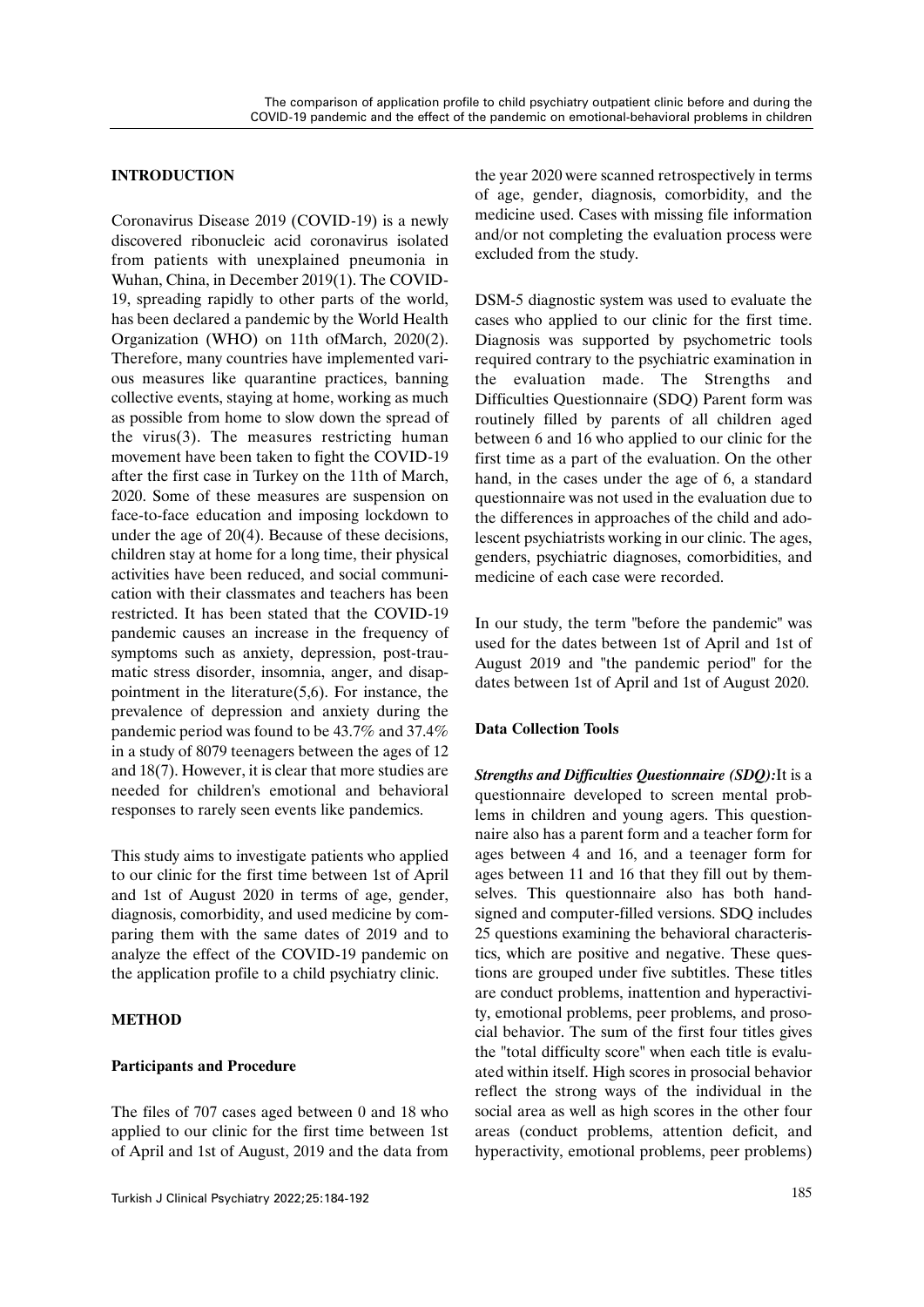reflect the intension of the problem areas. Besides, the impact score determining the level of individual exposure to mental difficulties can be calculated from the scale. Higher impact scores indicate that mental difficulties affect the individual more (8). Turkish validity and reliability were done by Güvenir et al. (9).

#### **Statistical Analysis**

The data obtained from the research were evaluated by using IBM SPSS statistics software version 25.0. The variables obtained with measurement were identified as mean  $\pm$  standard deviation and categorical variables as percentages and numbers. Chi-square analysis was used in the comparison of categorical variables. The Kolmogorov-Smirnov test was used to evaluate whether the numerical variables were normally distributed. The student's t-test was used for normally distributed results, and the Mann-Whitney U test was used for results that did not show normal distribution in comparing scale scores between groups. Correlations were calculated by Spearman rank correlation analysis, and p <0.05 was accepted as the statistical significance limit.

## **RESULTS**

Four hundred seventy-three of the cases applied before the pandemic and 234 during the pandemic period included in the study. No statistically significant difference was found in comparing the cases applied before and during the pandemic period according to their age (U=  $51344.5$ , p= 0.118) and gender ( $x^2 = 0.003$ ,  $p = 0.957$ ). However, statistical significance was found in the comparison of childhood periods. According to this result, it was observed that the application rate of children in pre-school period ( $x^2$  = 6.036, p = 0.014) and adolescence ( $x^2$  = 27.219, p <0.001) increased significantly during the pandemic period. It was determined that the application rate of children in school-age ( $x^2$ = 45.205, p <0.001) decreased significantly during the pandemic period.

SDQ Parent form was filled by parents of all children between the ages of 6 and 16 applying for the first time in our clinic as part of the evaluation.

There was no statistical significance between the groups related to whether the parent filling out the questionnaire was a mother or father. The statistical evaluation of the parents' education levels who filled out the questionnaire was also made in the study. According to this, it was seen that only the application rate of parents at the primary education level increased significantly during the pandemic period  $(x^2=6.335, p=0.012)$ . The general characteristics of the participants are given in Table 1.

The diagnosis distributions were evaluated according to DSM-5 in our study. The three most common diagnoses made in pre-pandemic cases were respectively Attention Deficit Hyperactivity Disorder (ADHD) with a rate of 26.0%, Specific Learning Disorder (SLD) with a rate of 13.7%, and Intellectual Disabilities (ID)with a rate of 10.4%. In cases applied during the pandemic period, the three most common diagnoses were respectively Anxiety Disorders (13.2%), ADHD (12.8%), and Communication Disorders (10.3%). The application rates of ADHD  $(x^2=16.046, p<0.001)$  and SLD ( $x^2$ =25.737, p <0.001) cases were found to be decreased significantly in the pandemic period compared to the pre-pandemic period.While the diagnosis of Anxiety Disorders  $(x^2=3.978, p=$ 0.046), Obsessive-Compulsive Disorders and Related Disorders  $(x^2=18.150, p < 0.001)$ , Disruptive, Impulse Control and Conduct Disorders ( $x^2$  =11.978,  $p = 0.001$ ) increased signi-

| Table 1: General characteristics of the participants according to the application periods.<br><b>Application Periods</b> |                    |                                          |                                   |                                  |                      |  |
|--------------------------------------------------------------------------------------------------------------------------|--------------------|------------------------------------------|-----------------------------------|----------------------------------|----------------------|--|
|                                                                                                                          |                    | <b>Before the</b><br>pandemic<br>$N(\%)$ | During the<br>pandemic<br>$N(\%)$ | <b>Statistics</b><br>$(U / x^2)$ | $\boldsymbol{p}$     |  |
| Age                                                                                                                      |                    | $8.29(-3.84)$                            | $9.31(-5.15)$                     | 51344,5                          | $0.118^{a}$          |  |
| Gender                                                                                                                   | Female             | 187(39.5)                                | 93 (39.7)                         | 0.003                            | 0.957 <sup>b</sup>   |  |
|                                                                                                                          | Male               | 286 (60.5)                               | 141 (60.3)                        |                                  |                      |  |
|                                                                                                                          | Pre-school         | 131 (27.7)                               | 86 (36.8)                         | 6,036                            | $0.014^{b}$          |  |
| Period                                                                                                                   | School age         | 258 (54.5)                               | 65 (27.8)                         | 45,205                           | $< 0.001^b$          |  |
|                                                                                                                          | <b>Adolescence</b> | 84 (17.8)                                | 83 (35.5)                         |                                  | < 0.001 <sup>b</sup> |  |
| <b>Parents filling</b><br>out SDO*                                                                                       | Mother             | 272 (83.4)                               | 95 (81.2)                         | 0.304                            | $0.582^{b}$          |  |
|                                                                                                                          | Father             | 54 (16.6)                                | 22(18.8)                          |                                  |                      |  |
| <b>Education</b><br>level of                                                                                             | Primary<br>school  | 162 (49.7)                               | 74 (63.2)                         | 6.335                            | 0.012 <sup>b</sup>   |  |
| <b>Parents filling</b><br>out SDO*                                                                                       | <b>High school</b> | 108(33.1)                                | 31(26.5)                          | 1.759                            | $0.185^{b}$          |  |
|                                                                                                                          | <b>University</b>  | 56 (17.2)                                | 12(10.3)                          | 3.174                            | $0.105^{b}$          |  |

*\* Includes only 6-16 age group* 

*<sup>a</sup>Mann-Whitney U bPearson ki kare*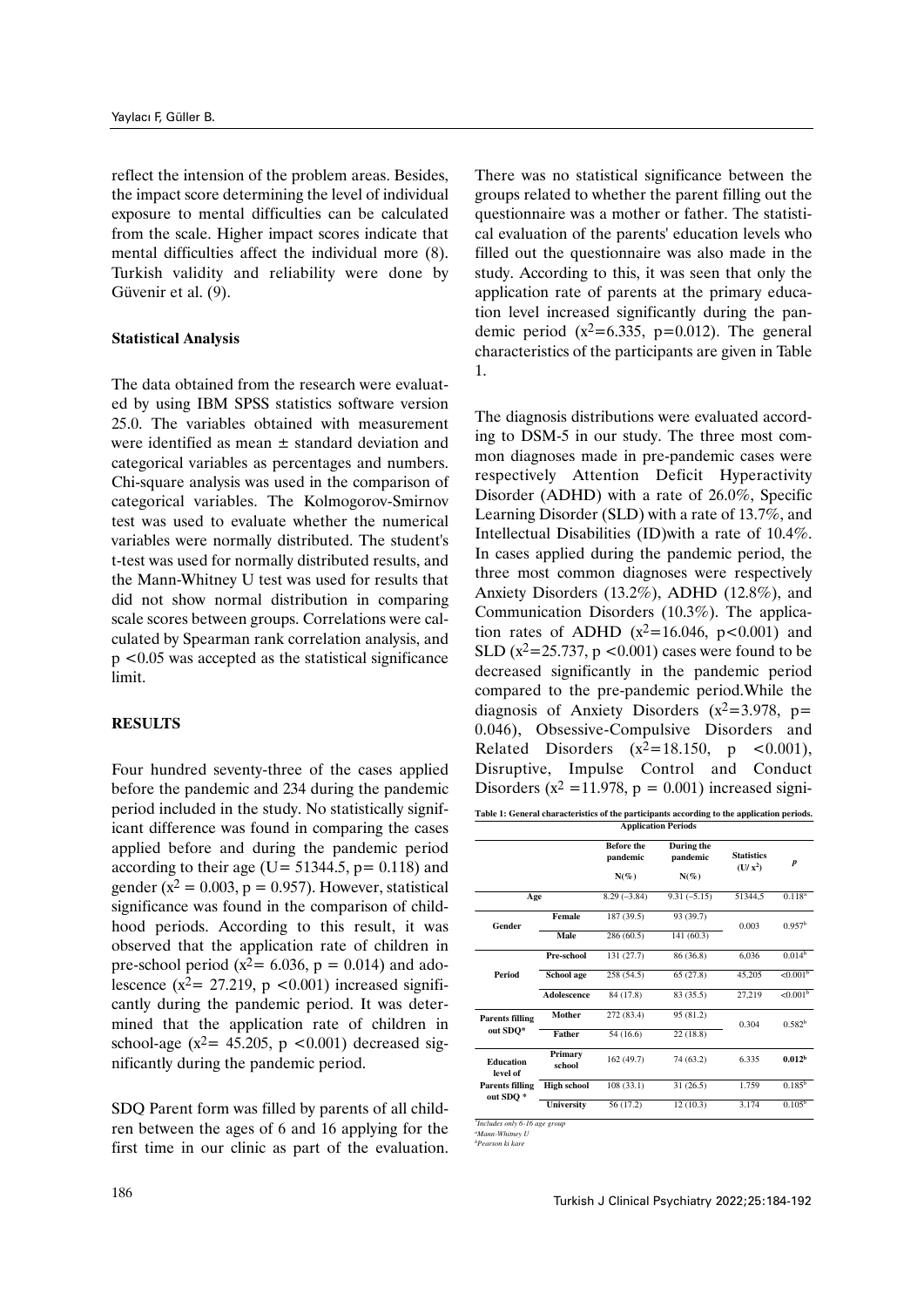ficantly during the pandemic period (Table 2).

Considering our findings, it was determined that anxiety disorders showed a significant increase in cases who applied during the pandemic period. Therefore, statistical analyses for anxiety disorders were also done. In the cases applying before the pandemic, Separation Anxiety Disorder (SAD) rate was  $\%$ 12.5 (n=5), Selective Mutism(SM) rate was %7.5 (n=3), Social Anxiety (SA) was %30.0  $(n=12)$ , Panic Disorder (PD) rate was % 12.5 (n=5), Specific Phobia (SP) rate was  $\%$ 12.5 (n=5) and Generalized Anxiety Disorder (GAD) rate was  $\%25.0$  (n=10) in the anxiety disorders. On the other hand, these rates were respectively 9.7% ( $n =$ 3), 19.4% (n = 6),  $6.5\%$  (n = 2), 16.1% (n = 5) and  $48.4\%$  (n = 15) for SAD, SA, PD, SP and GAD in the cases who applied during the pandemic period. In comparing groups for anxiety disorders, statistical significance was found only for GAD  $(x^2=$ 4.187, p= 0.041). Accordingly, getting a GAD diagnosis increased significantly during the pandemic period.

153 (21.6%) of 707 cases in our study did not get any diagnosis according to DSM-5. These cases form up 19.5% ( $n= 92$ ) of the cases applied before the pandemic and  $26.1\%$  (n=61) of the cases applied during the pandemic period. In the statisti-**Table 2:Diagnostic distribution of cases applying before and during the pandemic** 

| period                                          |                               |                           |                   |         |  |
|-------------------------------------------------|-------------------------------|---------------------------|-------------------|---------|--|
| <b>Diagnosis</b>                                | <b>Before the</b><br>pandemic | During<br>the<br>pandemic | <b>Statistics</b> | $p^a$   |  |
|                                                 | N(%)                          | N(%)                      | $(x^2)$           |         |  |
| AttentionDeficitHyperactivityDisorder           | 123(26.0)                     | 30(12.8)                  | 16.046            | < 0.001 |  |
| <b>Specific Learning Disorder</b>               | 65(13.7)                      | 4(1.7)                    | 25.737            | < 0.001 |  |
| <b>IntellectualDisabilities</b>                 | 49 (10.4)                     | 16(6.8)                   | 2.326             | 0.127   |  |
| <b>CommunicationDisorders</b>                   | 47(9.9)                       | 24(10.3)                  | 0.018             | 0.894   |  |
| <b>AnxietyDisorders</b>                         | 40(8.5)                       | 31 (13.2)                 | 3.978             | 0.046   |  |
| <b>DepressiveDisorders</b>                      | 19(4.0)                       | 13(5.6)                   | 0.858             | 0.354   |  |
| <b>AutismSpectrumDisorder</b>                   | 14(3.0)                       | 12(5.1)                   | 2.078             | 0.149   |  |
| <b>TicDisorders</b>                             | 6(1.3)                        | 6(2.6)                    | 1.575             | 0.209   |  |
| Obsessive-CompulsiveandRelatedDisorder          | 5(1.1)                        | 16(6.8)                   | 18.150            | <0.001  |  |
| Disruptive, Impulse-Control, andConductDisorder | 2(0.4)                        | 9(3.8)                    | 11.978            | 0.001   |  |
| <b>TraumaandStressorRelatedDisorders</b>        | 2(0.4)                        | 2(0.9)                    | 0.519             | 0.471   |  |
| <b>EliminationDisorders</b>                     | 4(0.8)                        | 2(0.9)                    | 0.000             | 0.990   |  |
| <b>SomaticSymptomandRelatedDisorder</b>         | 1(0.2)                        | 2(0.9)                    | 1.533             | 0.216   |  |
| <b>Sleep-Wake Disorders</b>                     | 3(0.6)                        | 3(1.3)                    | 0.781             | 0.377   |  |
| FeedingandEatingDisorder                        | 0(0.0)                        | 1(0.4)                    | 2.024             | 0.155   |  |
| <b>GenderDysphori</b>                           | 0(0.0)                        | 1(0.4)                    | 2.024             | 0.155   |  |
| <b>BipolarandRelatedDisorders</b>               | 0(0.0)                        | 1(0.4)                    | 2.024             | 0.155   |  |
| SchizophreniaSpectrumandOtherPsychoticDisorders | 1(0.2)                        | 0(0.0)                    | 0.495             | 0.482   |  |

*aPearson ki kare* 

cal comparison completed, it was specified that the rate of not having any diagnosis according to DSM-5 increased significantly during the pandemic period  $(x^2=4.043, p=0.044)$ .

The analyses of diagnosis distributions were revised by means of including only school-age children in order to understand the reasons for the significant decrease in the application rate of school-age children. Thereafter, ADHD ( $n = 89, 34.5\%$ ), SLD (n  $= 65, 25.2\%)$ , ID (n = 22, 8.5%), Communication Disorders ( $n = 19, 7.4\%$ ) and Anxiety Disorders in cases applying before the pandemic ( $n = 16, 6.2\%$ ) were the most common diagnoses made. Different from this, in the cases applying during the pandemic period, the rate of these diagnoses was 26.2% (n  $=$ 17) for ADHD, 6.2% for SLD (n=4), 7.7% for ID (n=5), 3.1% for Communication Disorders (n  $=$  2), and 18.5% (n=12) for Anxiety Disorders. Significance was found only for SLD  $(x^2=11.204, p$  $=0.001$ ) and Anxiety Disorders (x<sup>2</sup>=9.857, p= 0.002) in the comparison of diagnosis distributions between groups.

Statistical evaluations were made regarding the presence of psychiatric comorbidities in the cases. At least one psychiatric comorbidity was found in 13.1% ( $n = 62$ ) of the cases applied before the pandemic and  $16.7\%$  (n=39) of the cases that applied during the pandemic. No significance was found in the statistical comparison made about this context  $(x^2=1.619, p = 0.203)$ . The most common comorbidities were SLD with a rate of  $3.0\%$  (n=14) in cases applying before the pandemic and Sleep-Wake Disorders with a rate of  $6.0\%$  (n=14) in cases applying during the pandemic period.

It was also evaluated whether there is a difference in psychotropic usage preferences between the groups in this study. The most preferred medicine before the pandemic was psychostimulants (15.9%) and atomoxetine (6.3%), considering the distribution of psychotropic usage by application periods. It was determined that Selective Serotonin Reuptake Inhibitors (SSRIs) with a rate of 21.4% and atypical antipsychotics with a rate of 8.1% were preferred more during the pandemic period. It was found in the statistical comparison that the usage of psychostimulants  $(x^2=9.134, p=0.003)$  and ato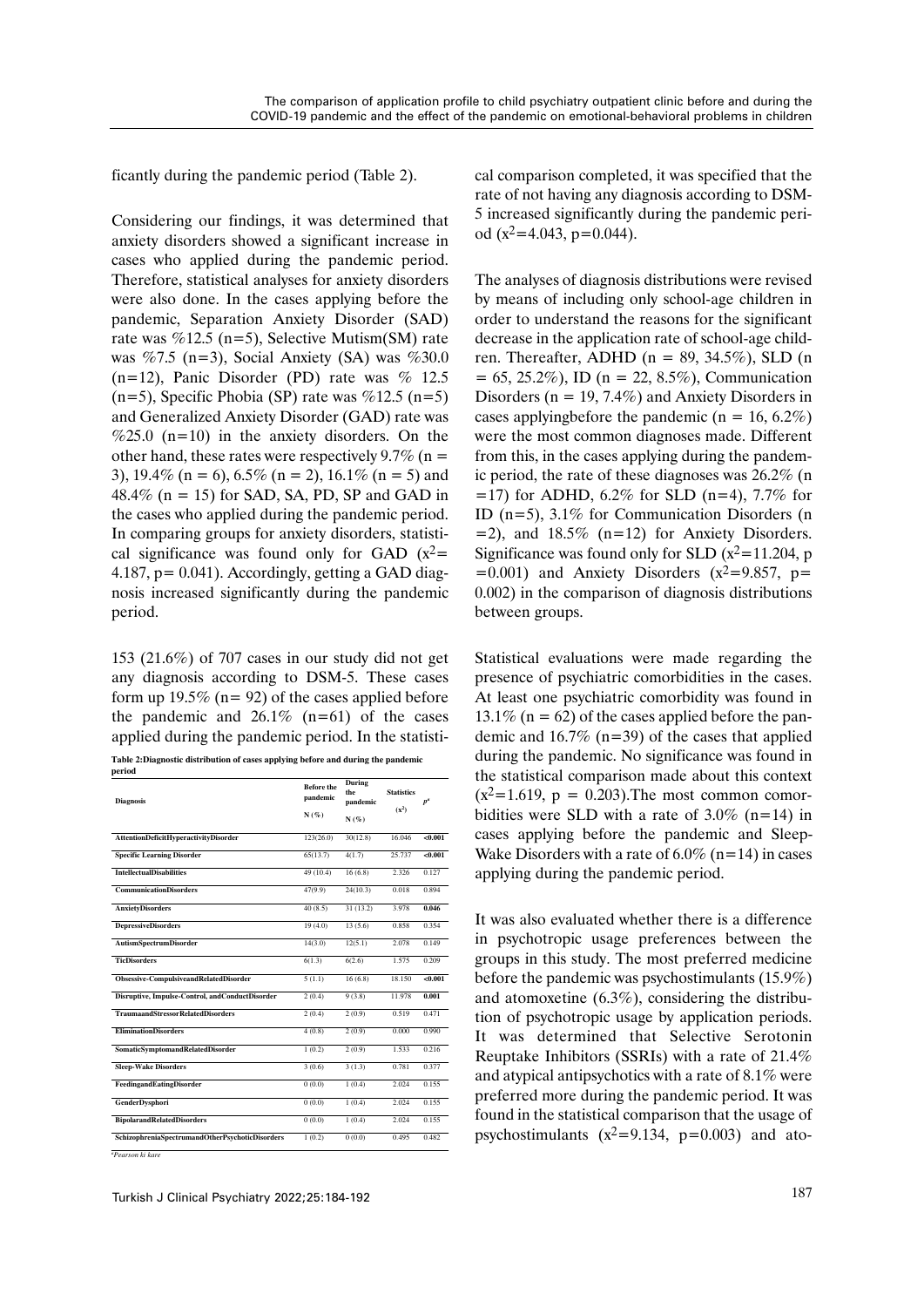moxetine  $(x^2=9.009, p=0.003)$  decreased significantly while the usage of SSRI  $(x^2=18.083, p)$  $\leq 0.001$ ) increased significantly during the pandemic period (Table 3).

Table 3: Distribution of medicine usage in cases applying before and during the pandemi **period**

| Psychotropic                                                  | <b>Before the</b><br>pandemic | During the<br>pandemic | <b>Statistics</b> | $p^a$   |  |
|---------------------------------------------------------------|-------------------------------|------------------------|-------------------|---------|--|
|                                                               | $N(\%)$                       | $N(\%)$                | $(x^2)$           |         |  |
| Psychostimulants                                              | 75 (15.9)                     | 18(7.7)                | 9.134             | 0.003   |  |
| <b>Atomoxetine</b>                                            | 30(6.3)                       | 3(1.3)                 | 9.009             | 0.003   |  |
| <b>Atypical antipsychotics</b>                                | 26(5.5)                       | 19(8.1)                | 1.807             | 0.179   |  |
| <b>Selective Serotonin</b><br><b>Reuptake Inhibitors</b>      | 46(9.7)                       | 50(21.4)               | 18.083            | < 0.001 |  |
| No psychotropic                                               | 280 (59.2)                    | 133 (56.8)             | 0.359             | 0.549   |  |
| Other<br>(Tricyclicantidepressants,<br>benzodiazepines, etc.) | 16(3.4)                       | 11 (4.7)               |                   |         |  |

*<sup>a</sup>Pearson ki kare* 

## **Statistical Evaluation Results of Strengths and Difficulties Questionnaire (SDQ) Parent form**

Strengths and Difficulties Questionnaire (SDQ) Parent form was filled out by 443 parents having children between the age of 6 and 16. The significant difference was found between the average scores of the questionnaire such as emotional problems (U=  $15671.0$ , p=0.004), peer problems (U= 15396.0, p=0.002),internalizing (U=14568.0, P  $(0.001)$  and total difficulty (U=14962.0, p= 0.001) and impact  $(U=15965.5, p=0.008)$  scorescompared to application periods (Table 4). When the same comparison was made separately according to genders, emotional problems (U=2517.5, p  $(0.001)$ , conduct problems  $(U=2885.0, p=$ 0.013), externalizing  $(U=2774.5, p=0.006)$ , internalizing (U=2517.0,  $p$  <0.001), total difficulty (U  $= 2378.0, p<0.001$ , and impact (U=2860.0, p= 0.011) scores were significantly different in female

| Fable 4: Comparison of mean SDOscores in cases aged between 6 and 16 years old applying before and during the pandemic period |
|-------------------------------------------------------------------------------------------------------------------------------|
| <b>All Group</b>                                                                                                              |

| SDQ                            | <b>Before the</b><br>pandemic | During the pandemic | <b>Statistics</b> | p <sup>2</sup> |
|--------------------------------|-------------------------------|---------------------|-------------------|----------------|
|                                | Avg (SD)                      | Avg (SD)            | (U)               |                |
| Conductproblemsscore           | $2.36(-1.82)$                 | $2.64(-1.80)$       | 17180.0           | 0.105          |
| Hyperactivityscore             | $5.07(-2.78)$                 | $5.44(-2.68)$       | 17827.0           | 0.292          |
| Emotionalproblemsscore         | $3.49(-2.44)$                 | $4.35(-2.70)$       | 15671.0           | 0.004          |
| Peer problemsscore             | $2.98(-2.07)$                 | $3.56(-1.76)$       | 15396.0           | 0.002          |
| Prosocialscore                 | $7.24(-2.35)$                 | $7.05(-2.29)$       | 17892.5           | 0.316          |
| Externalisingscore             | $7.43(-4.05)$                 | $8.09(-3.83)$       | 17187.0           | 0.112          |
| Internalisingscore             | $6.48(-3.92)$                 | $7.90(-3.61)$       | 14568.0           | < 0.001        |
| <b>Total difficultiesscore</b> | $13.87(-6.64)$                | $15.98(-5.63)$      | 14962.0           | 0.001          |
| Impactscore                    | $2.69(-2.73)$                 | $3.38(-2.82)$       | 15965.5           | 0.008          |

gender.In the comparison made for male gender on the other side, statistical significance was found only in peer problems (U =  $4687.0$ , p = 0.015) (Table 5).

| Table 5: Comparison of the mean SDQ scores of cases aged 6-16 years, who applied before and during the pandemic, according to |
|-------------------------------------------------------------------------------------------------------------------------------|
|                                                                                                                               |

|                                |                               | Female                        |                   |                |                               | Male                          |                   |                |
|--------------------------------|-------------------------------|-------------------------------|-------------------|----------------|-------------------------------|-------------------------------|-------------------|----------------|
| <b>SDO</b>                     | <b>Refore the</b><br>pandemic | <b>During the</b><br>pandemic | <b>Statistics</b> | p <sup>2</sup> | <b>Before the</b><br>pandemic | <b>During the</b><br>pandemic | <b>Statistics</b> | p <sup>2</sup> |
|                                | Avg (SD)                      | Avg (SD)                      | (U)               |                | Avg (SD)                      | Avg (SD)                      | (U)               |                |
| Conductproblemsscore           | $2.02(-1.56)$                 | $2.66(-1.61)$                 | 2885.0            | 0.013          | $2.59(-1.96)$                 | $2.62(-1.97)$                 | 5828.5            | 0.906          |
| <b>Hyperactivityscore</b>      | $4.28(-2.77)$                 | $5.07(-2.26)$                 | 3061.5            | 0.052          | $5.62(-2.65)$                 | $5.79(-2.99)$                 | 5747.5            | 0.780          |
| Emotionalproblemsscore         | $3.65(-2.59)$                 | $5.34(-3.01)$                 | 2517.5            | < 0.001        | $3.38(-2.32)$                 | $3.44(-1.99)$                 | 5657.5            | 0.644          |
| <b>Peer problemsscore</b>      | $3.03(-2.05)$                 | $3.55(-1.82)$                 | 3060.5            | 0.050          | $2.94(-2.09)$                 | $3.56(-1.72)$                 | 4687.0            | 0.015          |
| Prosocialscore                 | $7.14(-2.37)$                 | $7.20(-2.55)$                 | 3595.5            | 0.705          | $7.31(-2.34)$                 | $6.92(-2.03)$                 | 5006.0            | 0.075          |
| <b>Externalisingscore</b>      | $6.30(-3.84)$                 | $7.80(-3.12)$                 | 2774.5            | 0.006          | $8.21(-4.03)$                 | $8.36(-4.40)$                 | 5805.5            | 0.870          |
| Internalisingscore             | $6.68(-4.03)$                 | $8.88(-3.91)$                 | 2517.0            | < 0.001        | $6.34(-3.83)$                 | $7.00(-3.08)$                 | 5031.0            | 0.086          |
| <b>Total difficultiesscore</b> | $12.94(-6.21)$                | $16.66(-5.41)$                | 2378.0            | < 0.001        | $14.50(-6.86)$                | $15.36(-5.80)$                | 5282.0            | 0.226          |
| Impactscore                    | $2.58(-2.72)$                 | $3.57(-2.78)$                 | 2860.0            | 0.011          | $2.76(-2.75)$                 | $3.21(-2.86)$                 | 5296.0            | 0.236          |

Again, statistical significance was found for emotional problems  $(U=1059.0, p<0.001)$  and internalizing scores  $(U=1230.0, p=0.009)$  in comparison of the SDQ scores of the patients applying during the pandemic period. On this basis, girls' emotional problems and internalization scores were significantly higher than boys.

The relationship between the parents' education levels completing the SDQ and the total difficulty score was evaluated using Spearman rank-order correlation analysis. According to the results of this evaluation, it has been determined that there was a negative correlation between education level and SDQ total difficulty score in both the patients applying before the pandemic (Spearman'srho = - 0.132,  $p=0.017$ ) and during the pandemic period (Spearman'srho =  $-0.284$ , p= $0.002$ ).

#### **DISCUSSION**

The pandemic process is a social crisis process. A child's reaction to the crisis is closely related to the child's developmental stage and the socioeconomic and cultural characteristics of the family. It has been reported in various publications that crises negatively affect children's mental well-being (5,10,11). Although children are not fully aware of the effects of the COVID 19 pandemic, they experience more fear, uncertainty, social and physical isolation, and interruption of school life.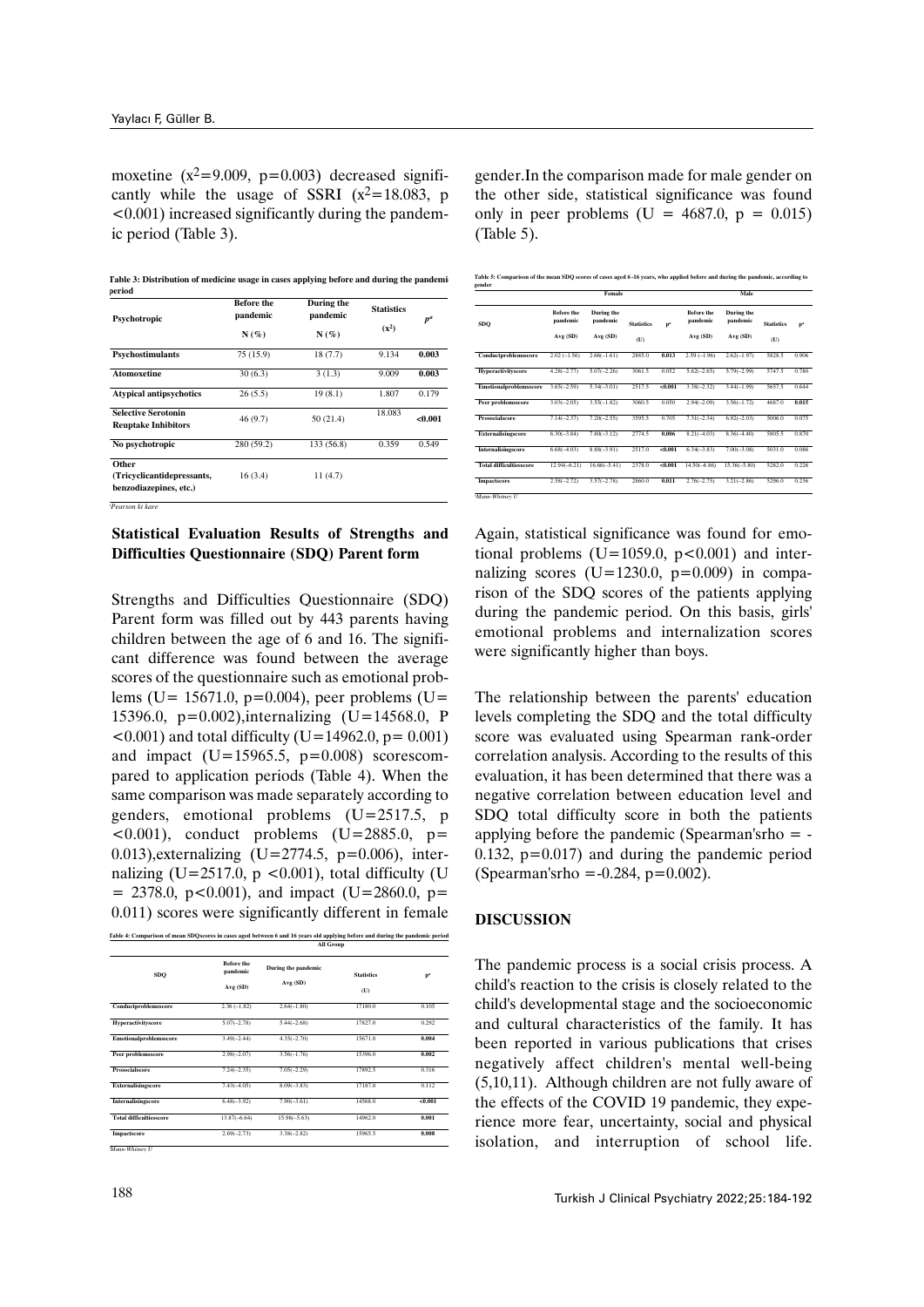Therefore, it is extremely important to understand their reactions to identify and fulfill their needs (12). Even though studies researching the effects of the pandemic on children and adolescents have increased in the literature, limited studies are reporting how this is reflected in clinical practice. In this context, the effects of the COVID-19 pandemic and the measures taken in our country on the clinical practice of child psychiatry were evaluated in our study.

The dates between 1st of April and 1st of August 2020 forming the data of our study is when COVID-19 infection level began to increase dramatically in Turkey. Face-to-face education was suspended on the 16th of March, 2020, and lockdown to under the age of 20 was announced on the 4th of April, 2020, within the scope of restrictive measures taken by the Government of Turkey (4). These decisions also mean that children are forced to stay at home, and as a result of this, their physical activity and social communication are restricted. The first findings of this study indicate that the pandemic and the measures taken have an effect on the education level of the parents and the application profile of the childhood period. According to these results, it was seen that parents with low education levels who applied significantly more during the pandemic period. As the education level increases, the knowledge and skill levels of the parents about the protection measures for themselves and their children from COVID-19 may increase. In a review working on COVID-19 and its effects on mental health, low education level was mentioned as a risk(13). A negative correlation was also found between the education level of parents and SDQ total difficulty scores in our study. This finding makes think about the lower the parents' education level, the higher the risk of mental health problems in children.

When we consider the application profile in the childhood period, the rates of children in the preschool and adolescent period who applied during the pandemic period increased significantly compared to the same dates of the previous year. It was observed that there was a significant decrease in school-age children in this respect. The negative effects of the COVID-19 pandemic on the mental health of children and teenagers have been shown (5). For this reason, it is difficult to interpret the findings about the significant decrease in the application rate of school-aged children as they are not affected by the pandemic. The decrease was detected in cases affecting academic skills, especially ADHD, SLD, and ID negatively, noticed and guided by school counselors and/or classroom teachers in the analyses including only school-aged children and made to understand the reasons for the decrease in the application rate of school-aged children. Although this decrease does not reach the significance level for ADHD and ID, it is significant for SLD.

Our study examined the effect of the pandemic and the measures taken on the distribution of diagnosis. In this case, the three most common diagnoses made in cases applying before the pandemic were respectively ADHD, SLD, and ID. A significant decrease was found in the rate of ADHD and SLD diagnosis during the pandemic period. This finding may be related to the suspension of face-to-face education in schools since teachers play an important role in noticing and guiding these children. In this respect, the suspension of face-to-face education may have made the diagnosis of ADHD and SLD difficult.

Additionally, these two diseases are also known to impair school functionality substantially and bring additional stress load to children with these diagnoses. Several studies have reported well-being for ADHD patients during the pandemic process (14,15).In one of these studies, parents have stated that their children with ADHD were better or the disease was progressing stably. It was stated in the same study that parents were better aware of the inattention and other problems of a child due to ADHD. Besides, the reduction of school-related anxiety and the ability to stretch according to the rhythm of a child were emphasized as other positive reflections of the process (14). According to parent reports, it was found in another study that children with ADHD improve their mood and behaviour after schools were closed (15).

Anxiety disorders' diagnosis was significantly higher than the same dates of the previous year during the pandemic period. The significant increase was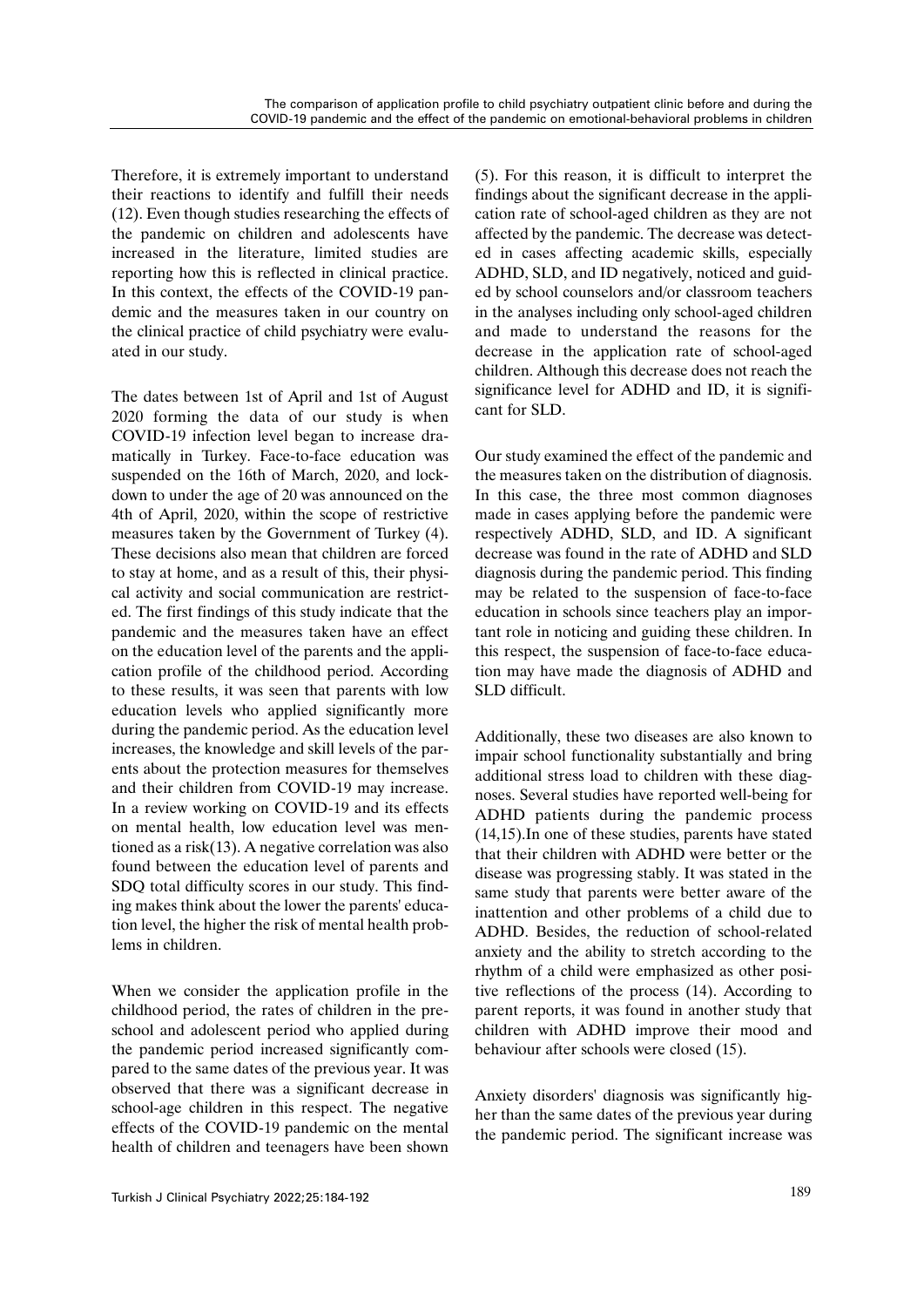found only in the diagnosis of GAD among anxiety disorders during the pandemic period. Though there is an increasing tendency in diagnosing Depressive Disorders during the pandemic, it has not reached this level of significance. It was found that children showed high rates of anxiety, depression, and post-traumatic stress disorder symptoms in a review working towards COVID-19 (5). In a study in which the anxiety levels of 289 Brazilian children aged 6 and 12 years were measured during the pandemic, their anxiety prevalence was found as 21.8% (16). Eight thousand seventy-nine participants aged 12 and 18 years were recruited in a study investigating the prevalence of depression and anxiety among Chinese teenagers during the COVID-19 pandemic; moreover, the frequency of anxiety was reported as 37.4%, and the frequency of depression and comorbid anxiety as 31.3% (7). It was also stated that the risk for GAD was higher in this period (17).

Another diagnosis in which a significant increase was observed during the pandemic period in our study was Obsessive-Compulsive Disorder and Related Disorders. It is important to pay proper attention to certain psychiatric situations that may begin or become intensified by a disaster. Obsessive-Compulsive and Related Disorders may be one of these psychiatric circumstances because the derogation of the COVID-19 outbreak can affect individuals living with Obsessive-Compulsive Disorder (OCD). Anxiety about the virus may be the cause to increase of their transmission fear and further trigger compulsive behavior in some individuals having OCD. Studies have reported that the mood of children and teenagers due to fear during the COVID-19 pandemic is largely tended to disorders related to anxiety and stress, including OCD (18).

Our study shows that the differentiation in the diagnosis profile also affects the medicine usage preferences. Accordingly, the use of SSRIs increased significantly during the pandemic period. A significant increase in the diagnose of Anxiety Disorders and Obsessive-Compulsive and Related Disorders during the pandemic period, again an increase in the diagnosis of depressive disorders may explain the increase in SSRI usage, although it did not reach the level of significance in this diagnosis.

One of the exciting findings of this study is an increase in the rate of cases not diagnosed due to DSM-5 during the pandemic period. This finding may be related to reports of children and teenagers, such as less well-being due to the pandemic even though they did not receive any psychiatric diagnosis. Studies show that children at all developmental stages are at high risk during this process (7,19-27). In addition to this, causes such as job loss of parents, loss of income, increased caregiving burden, or their infection can adversely affect both parents and children's mental health (28). This may make it difficult for parents to manage mental problems appearing in children and teenagers.

The SDQ Parent form was routinely used as a part of the evaluation in cases aged 6 and 16 years applying to our clinic for the first time. Significant results were found in comparing the questionnaire scores in cases between the ages of 6 and 16 as to the application period. A significant increase was found in the emotional problems, peer problems, internalizing, and total difficulty and impact scores of the questionnaire in cases that applied during the pandemic. These findings regarding the SDQ data can be explained by the effect of the pandemic on children. Furthermore, the significant increase in SDQ impact score makes us think that mental difficulties occurring during the pandemic affect children more. This finding supports the literature reporting the negative effects of the pandemic in the pediatric population (5,6).

SDQ scores were also evaluated in terms of gender. Therefore, there were significant increases in emotional problems, conduct problems, externalizing, internalizing, total difficulty, and impact scores in female cases that applied during the pandemic compared to those applying before the pandemic. On the other hand, for the male gender, a statistically significant increase was found only in peer problems. Moreover, it was observed that the emotional problems and internalizing scores of the female gender were significantly higher than the male gender compared to the mean SDQ scores of the cases applied during the pandemic period.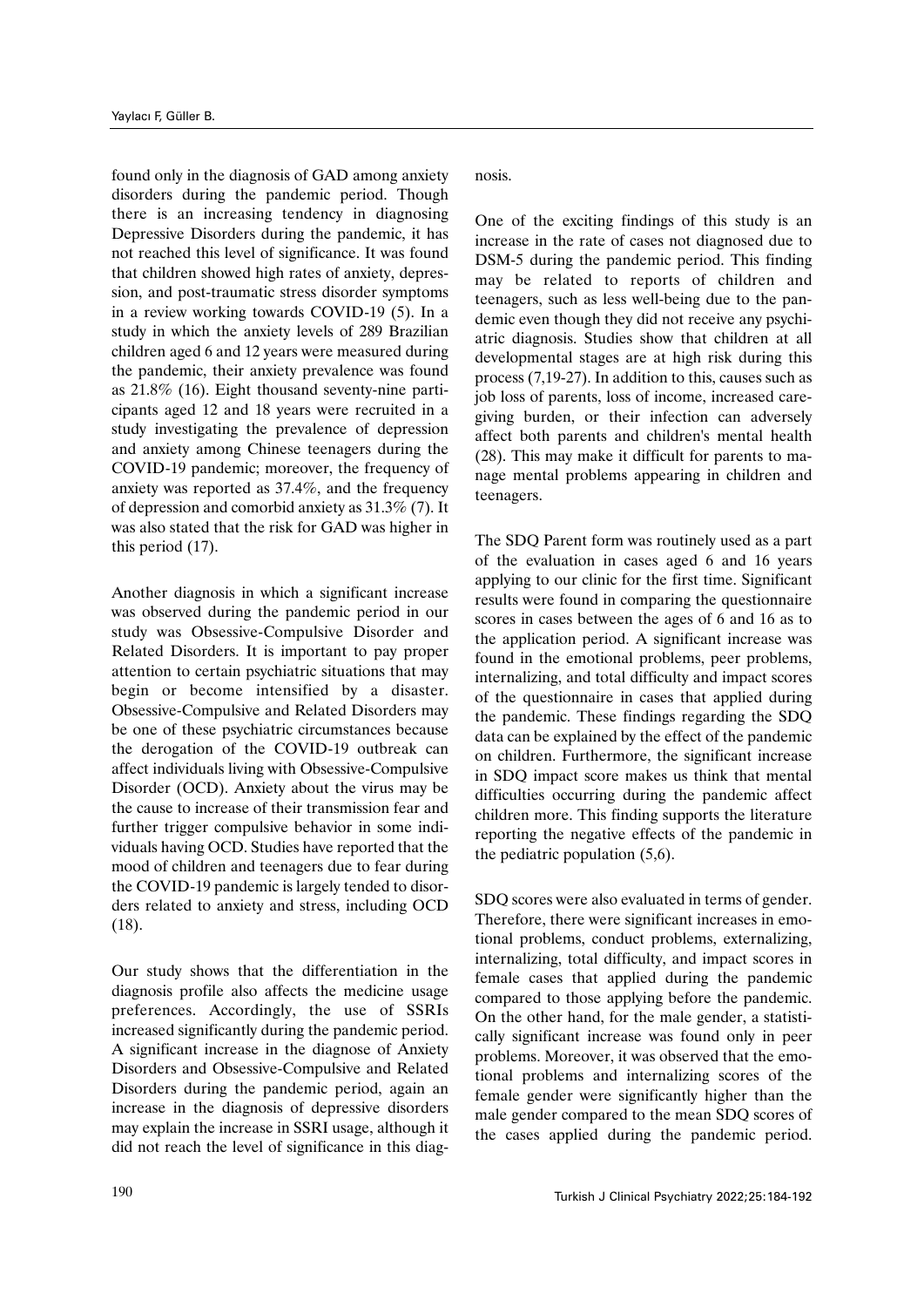These findings suggest that the COVID-19 pandemic may have different effects on the genders. Studies show that girls are more likely to exhibit anxiety and depressive symptoms during the pandemic (7,21).

## **Limitations**

Our study has a retrospective design is a substantial limitation. In addition to this, it is a single-center study, and data collection within a relatively narrow time frame that does not only cover the early period of the pandemic is among the other limitations. In spite of these limitations in our study, the strengths of our study are that it compares with the characteristics of patients who applied in the prepandemic period and presents data on a commonly used measurement tool in the evaluation of emotional-behavioral problems in children.

## **CONCLUSION**

The findings of the present study indicate that important findings like age, gender, diagnosis distributions, emotional and behavioral problems could be a guide about what waits for specialists working in the field of child and adolescent psychiatry clinics in as much as managing the applications of mental health is a critical problem in a pandemic scenario. Especially, it was determined that there was a significant decrease in the diagnosis rates of ADHD and SLD. Considering the role of teachers in recognizing and guiding these children, this situation may be related to the closure of schools, which was one of the measures taken during the pandemic period. Determination of a significant increase in the diagnosis of Anxiety Disorders is among our other note-worthy findings. In addition, SDQ data show that the female gender is more affected.

### **ACKNOWLEDGEMENT**

#### **Disclosure statement**

The authors declare no conflicts of interest in this work.

## **Role of Funding Sources**

The author(s) has/have received no financial support for this article's research, authorship, and/or publication.

#### **Availability of Data andMaterial**

Thedata sets used and/or analysed during the current study are available from the corresponding author on reasonable request.

#### **Authors' Contribution**

Ferhat Yaylaci designed the study, wrote the protocol, and conducted the survey. Baris Guller performed statistical analysis, and wrote the first draft of the manuscript. All the authors read and approved the submitted version of the manuscript.

Correspondence address: Ferhat Yaylacı, Ertugrul, Dogan Avcioğlu Street. No: 7, 16120 Nilüfer/bursa 16000 Bursa - Türkiye drferhatyaylaci@hotmail.com

#### **REFERENCES**

1.Zhu N, Zhang D, Wang W, Li X, Yang B, Song J, Zhao X, Huang B, Shi W, Lu R, Niu P, Zhan F, Ma X, Wang D, Xu W, Wu G, Gao GF, Tan W.A Novel Coronavirus from Patients with Pneumonia in China, 2019. The New England Journal of Medicine 2020; 382:727-733. doi: 10.1056/NEJMoa2001017.

2.Cucinotta D, Vanelli M. WHO declares COVID-19 a pandemic. ActaBiomedica 2020;91(1):157-60. doi: 1023750/abm.91i1.9397.

3.Parry J. Covid-19: Hong Kong scientists report first confirmedcase of reinfection. The British MedicalJournal 2020; 370:m3340. doi:10.1136/bmj.m3340.

4.Şeker M, Özer A, Tosun Z, Korkut C, Doğrul M. COVID-19 Küresel Salgın Değerlendirme Raporu. Türkiye Bilimler Akademisi Yayınları, TÜBA Raporları 2020(34).

5. Marques de Miranda D, da SilvaAthanasio B, Sena